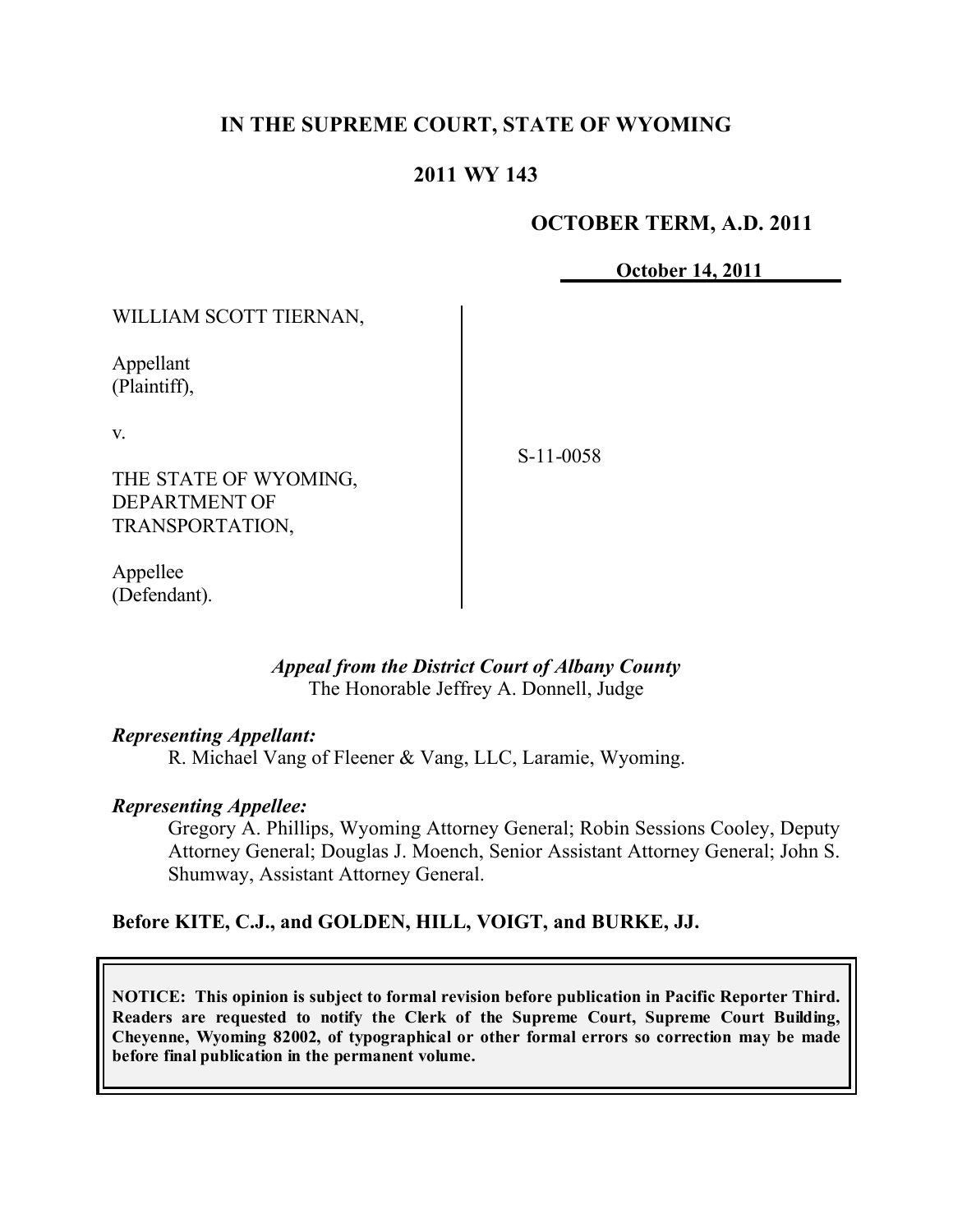### **KITE, Chief Justice.**

[¶1] A Wyoming State Trooper stopped William Scott Tiernan on suspicion of driving while impaired after he observed Mr. Tiernan's vehicle cross the center line and the fog line a couple of times. The trooper conducted field sobriety tests and arrested Mr. Tiernan for driving under the influence of alcohol. Mr. Tiernan refused to submit to chemical testing and the Wyoming Department of Transportation (WYDOT) advised him that it intended to suspend his driver's license. Mr. Tiernan requested a hearing during which he argued the trooper was not justified in stopping him. The Office of Administrative Hearings (OAH) upheld the suspension. Mr. Tiernan appealed to the district court, which affirmed the OAH order.

[¶2] Mr. Tiernan appealed the district court's ruling affirming the OAH order. He contends the trooper failed to present sufficient facts to support the stop for a lane violation. We affirm.

### **ISSUE**

[¶3] We restate the issue Mr. Tiernan presents as follows:

Whether the DVD recording taken from the trooper's patrol car supports the conclusion that he had probable cause to stop Mr. Tiernan for failing to maintain a single lane of traffic in violation of Wyo. Stat. Ann. § 31-5-209(a)(i) (LexisNexis 2011).

### **FACTS**

[¶4] Around 9:45 p.m. on May 1, 2010, Wyoming Highway Patrol Trooper David Wagener was patrolling Highway 130 in Albany County. According to his report, he was behind a blue Chevy truck with Florida license plates. His report states:

> I observed the truck cross over the dashed center line one time to the south, drift to the right and then cross over the white fog line to the north. The Chevy truck was traveling approximately 60 mph in a posted 65 mph zone. At that point, I was suspicious that the driver of the blue Chevy truck was possibly intoxicated.

> As I continued to observe the truck, an eastbound vehicle approached with its headlights on. As the eastbound vehicle approached the Chevy truck, I observed the Chevy truck drift back across the north white fog line. This observation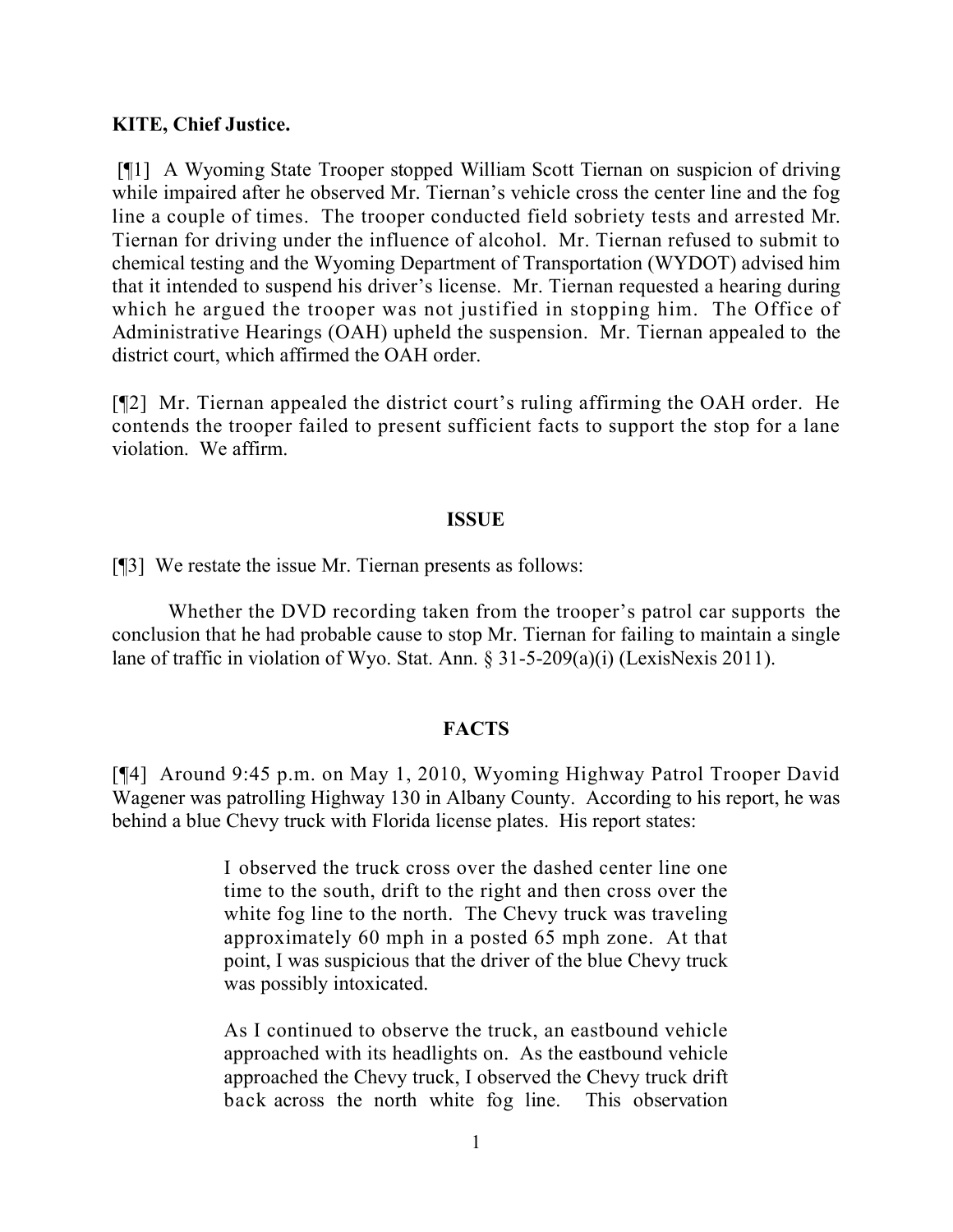increased my suspicion that the driver may be intoxicated, as I noted from my experience and training that impaired drivers will sometimes steer away from oncoming headlights. Based on my observations, I conducted a traffic stop on the blue Chevy truck at mile post 05.00 on WY 130 westbound in Albany County for lane use and suspicion of an impaired driver.

[¶5] As Trooper Wagener activated his flashing lights and approached the truck, it pulled off the highway and stopped. Upon contacting the driver, the trooper observed signs that he had been drinking. Mr. Tiernan admitted that he had consumed alcohol, but said he thought he was okay to drive. He refused to submit to a breath test. The trooper asked him to perform field sobriety tests which, according to his report, Mr. Tiernan performed poorly. He arrested Mr. Tiernan for driving under the influence of alcohol and transported him to the detention center where Mr. Tiernan again refused to submit to a breath test.

[¶6] By letter dated May 11, 2010, WYDOT advised Mr. Tiernan that based upon his refusal to submit to a chemical test his driver's license would be suspended for six months in accordance with Wyo. Stat. Ann.  $\S 31-6-102$  (LexisNexis 2009).<sup>1</sup> Mr. Tiernan submitted a request for a hearing to contest the suspension. The OAH convened a hearing on July 14, 2010. Mr. Tiernan and his attorney appeared by telephone and presented as evidence the DVD recording taken from the patrol car, arguing that it did not support the trooper's report that his vehicle had crossed the center and fog lines and the stop was invalid. WYDOT submitted its certified record containing Trooper Wagener's certified statement and arrest report. After the hearing, the OAH entered an order upholding the implied consent suspension. Mr. Tiernan filed a petition for review of the OAH order in the district court.

[¶7] In addition to having his driver's license suspended, Mr. Tiernan was charged in circuit court with driving while under the influence of alcohol. Mr. Tiernan moved to dismiss the charge on the grounds that Trooper Wagener lacked an articulable suspicion for stopping him for a lane violation. On September 2, 2010, the circuit court entered an order dismissing the case, stating that it had viewed the DVD and "was unable to see the alleged traffic violations claimed by the officer."

<sup>&</sup>lt;sup>1</sup> Section 31-6-102 was amended effective July 1, 2011 to provide for issuance of a remotely communicated search warrant when a person refuses a peace officer's request to submit to a chemical test. The search warrant may be issued upon the officer's sworn statement transmitted by voice, image, text or a combination thereof, when the judicial officer is satisfied probable cause exists to issue the warrant. Any license suspension is based upon the results of the chemical test and a signed statement from the officer.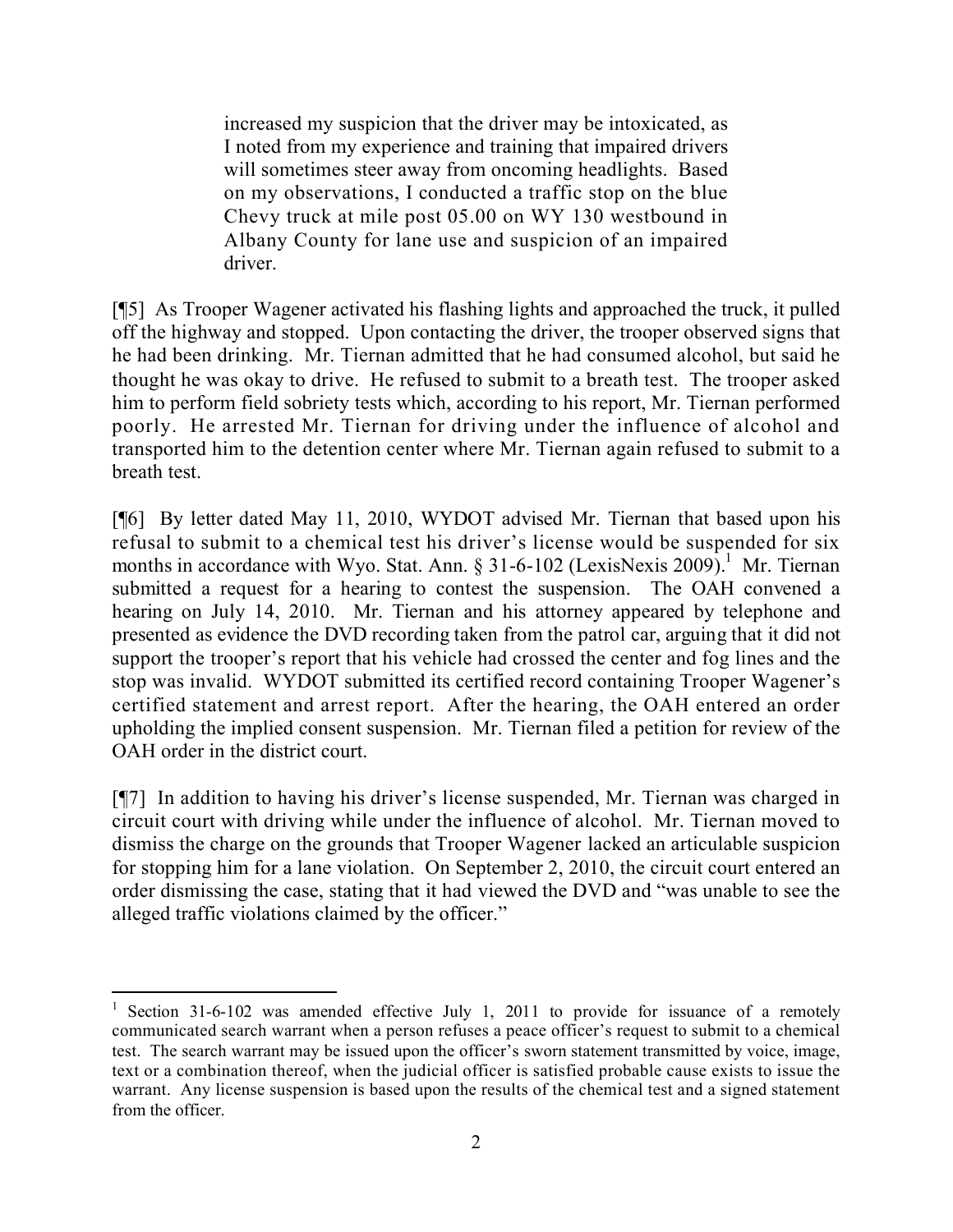[¶8] In January of 2011, the district court issued a decision letter on Mr. Tiernan's petition for review finding that Trooper Wagener had reasonable suspicion to conduct the traffic stop and upholding the OAH order suspending his license. The decision letter was followed by an order from which Mr. Tiernan timely appealed to this Court.

# **STANDARD OF REVIEW**

[¶9] We review an appeal from a district court's review of an administrative agency's decision as if it had come directly from the administrative agency. *Dale v. S & S Builders, LLC*, 2008 WY 84, ¶ 8, 188 P.3d 554, 557 (Wyo. 2008). Our review of an administrative agency's action is governed by Wyo. Stat. Ann.  $\S$  16-3-114(c)(ii) (LexisNexis 2011), which provides that the reviewing court shall:

> (ii) Hold unlawful and set aside agency action, findings and conclusions found to be:

> (A) Arbitrary, capricious, an abuse of discretion or otherwise not in accordance with law;

> (B) Contrary to constitutional right, power, privilege or immunity;

> (C) In excess of statutory jurisdiction, authority or limitations or lacking statutory right;

> (D) Without observance of procedure required by law; or

> (E) Unsupported by substantial evidence in a case reviewed on the record of an agency hearing provided by statute.

[¶10] In reviewing an agency's factual findings:

[W]e examine the entire record to determine whether there is substantial evidence to support an agency's findings. If the agency's decision is supported by substantial evidence, we cannot properly substitute our judgment for that of the agency and must uphold the findings on appeal. Substantial evidence is relevant evidence which a reasonable mind might accept in support of the agency's conclusions. It is more than a scintilla of evidence.

*Hwang v. State, Dep't of Transp*., 2011 WY 20, ¶ 9, 247 P.3d 861, 864 (Wyo. 2011). A traffic stop is a limited investigatory detention and implicates constitutional protections. *Batten v. Wyo. Dep't of Transp. Drivers' License Div.,* 2007 WY 173, ¶ 10, 170 P.3d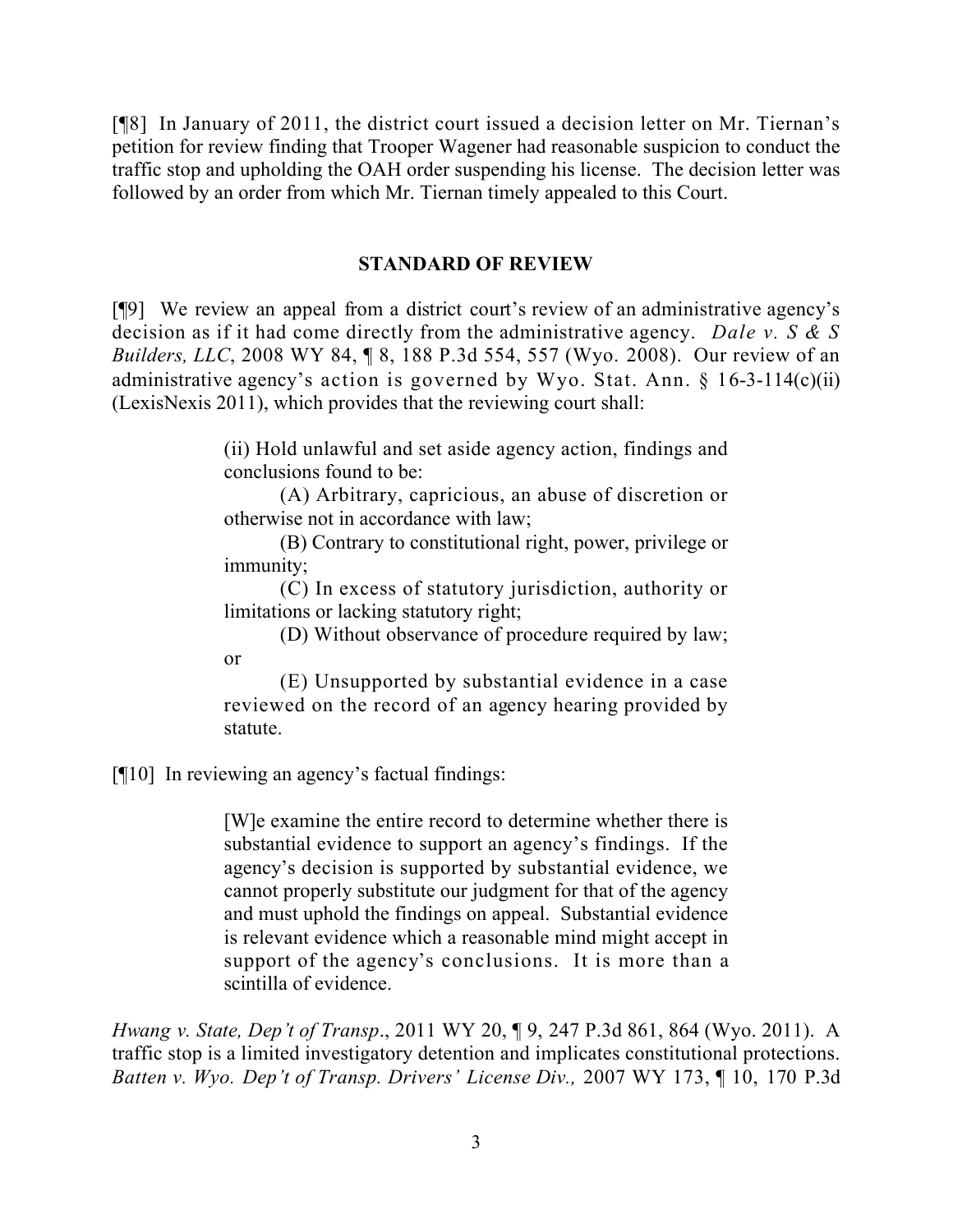1236, 1240 (Wyo. 2007). Whether a violation of constitutional rights occurred is a question of law, which we review *de novo*. *Id*., ¶ 12, 170 P.3d at 1241.

### **DISCUSSION**

[¶11] Mr. Tiernan asserts the DVD recording does not support the OAH's conclusion that Trooper Wagener was justified in stopping him for improper lane use. He contends the circuit court's ruling to the contrary was correct. The Fourth Amendment protects individuals from unreasonable searches and seizures. U.S. Const. Amend. IV. A routine traffic stop constitutes a seizure within the meaning of the Fourth Amendment "even though the purpose of the stop is limited and the resulting detention quite brief." *Parks v. State*, 2011 WY 19, ¶ 7, 247 P.3d 857, 858 (Wyo. 2011), quoting *Damato v. State*, 2003 WY 13, ¶ 9, 64 P.3d 700, 704 (Wyo. 2003). Detention of a motorist is justified when the officer has probable cause to believe a traffic violation has occurred or has a reasonable articulable suspicion that the particular motorist is engaged in criminal activity. *Harvey v. State*, 2011 WY 72, 250 P.3d 167 (Wyo. 2011); *Frazier v. State*, 2010 WY 107, 236 P.3d 295 (Wyo. 2010).

[¶12] In the present case, the OAH and the district court concluded Trooper Wagener had a reasonable suspicion to stop Mr. Tiernan for a lane violation. Before considering whether the evidence supported a finding that the stop was justified, we take this opportunity to clarify the distinction between probable cause and reasonable suspicion for a traffic stop. We have said that reasonable suspicion is a lower standard than probable cause and requires a fact-centered inquiry based on the totality of the circumstances. *Dods v. State,* 2010 WY 133, ¶ 8, 240 P.3d 1208, 1209-10 (Wyo. 2010). To the extent that the distinction between the two standards has been blurred, *see Dods*, ¶ 20, 240 P.3d 1208, 1212-1213 (Voigt, J., concurring), we clarify that a law enforcement official's personal observation of a traffic law violation provides *probable cause* to initiate a traffic stop. Thus, an officer had probable cause to initiate a traffic stop after personally observing a vehicle with a cracked windshield and obstructed license plate in violation of the law, *Lovato v. State*, 2010 WY 38, ¶ 13, 228 P.3d 55, 58 (Wyo. 2010); after personally observing a vehicle following another vehicle too closely, *Garvin v. State*, 2007 WY 190, ¶ 13, 172 P.3d 725, 728-29 (Wyo. 2007); after personally observing speeding violations, *Fertig v. State*, 2006 WY 148, ¶¶ 24-28, 146 P.3d 492, 499-501 (Wyo. 2006), *Damato*, ¶ 12, 64 P.3d at 706, and *Fender v. State*, 2003 WY 96, ¶ 13, 74 P.3d 1220, 1225 (Wyo. 2003); and after personally observing a vehicle driving in more than one lane of traffic, *Dods*, ¶ 18, 240 P.3d at 1212, *Norman v. State*, 747 P.2d 520, 523 (Wyo. 1987). Whether the officers in those cases had *reasonable suspicion to detain the drivers after the initial stop* was a separate question the resolution of which depended on the circumstances. Likewise, the question of whether an officer has a reasonable suspicion of criminal activity justifying a traffic stop in the absence of personally observing a traffic violation is a separate question which is determined based upon the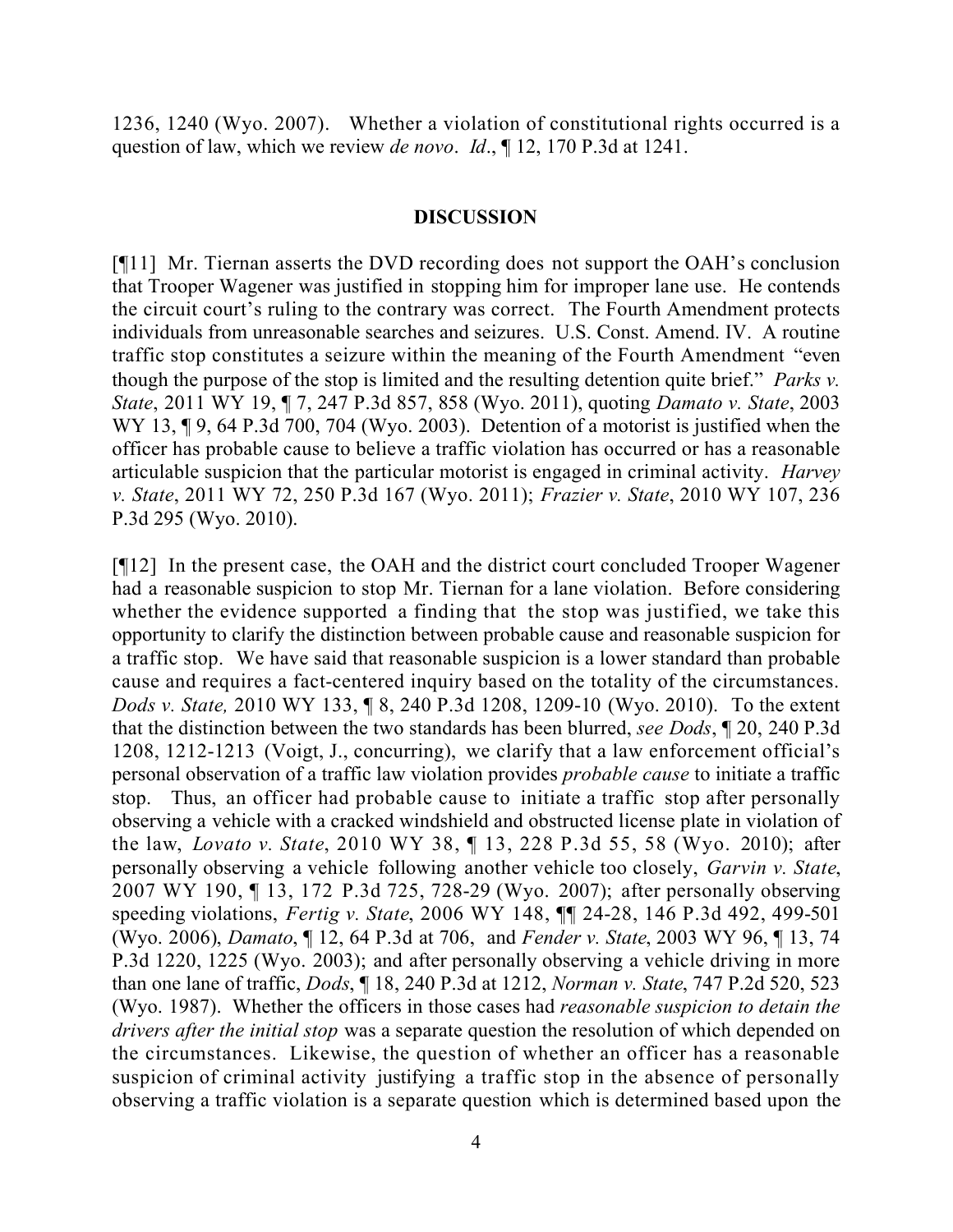totality of the circumstances. In cases like the present one, however, the question is whether the evidence supported the conclusion that the trooper had probable cause to stop Mr. Tiernan's vehicle for failing to maintain a single lane of traffic.

[¶13] Trooper Wagener stated in his report that he stopped Mr. Tiernan's vehicle for an observed lane violation and on suspicion that the driver was intoxicated.<sup>2</sup> He stated that he made the stop after observing the vehicle cross the center line once, drift back across the lane and cross the fog line, and cross the fog line again when a vehicle approached from the opposite direction. Trooper Wagener stated in his report that in his experience, intoxicated drivers tend to steer away from oncoming headlights.

[¶14] Addressing Mr. Tiernan's argument that the DVD recording contradicted the trooper's report, the OAH noted that it was taken at night at highway speeds and was of poor quality. The OAH also noted that for the first ten to fifteen seconds, Mr. Tiernan's vehicle was too far away to tell from the recording whether it maintained its travel lane. The OAH found, however, that Trooper Wagener's report "unequivocally described clear violations of state traffic laws," giving him justification to initiate a traffic stop. While acknowledging that the recording did not clearly depict whether Mr. Tiernan's vehicle crossed over the center line or fog line, the OAH found that in the nearly two minutes recorded, Mr. Tiernan's vehicle appeared to drift to the far left side of its lane of travel, drift again to the far left side of its lane and then back to the fog line and drift back towards the fog line and far to the right side of its lane when headlights approached from the opposite direction. The OAH found in each instance that the vehicle "possibly" crossed over the center line or the fog line. After watching the recording, the OAH concluded that rather than contradicting the trooper's report it corroborated his report and

### **§ 31-5-209. Driving on roadways laned for traffic.**

### **§ 31-5-233. Driving or having control of vehicle while under influence of intoxicating liquor**[.]

. . . . (b) No person shall drive or have actual physical control of any vehicle within this state if the person:

. . . .

- (ii) To a degree which renders him incapable of safely driving:
	- (A) Is under the influence of alcohol[.]

 $\overline{a}$  $2$  Trooper Wagener suspected Mr. Tiernan violated the following statutes:

<sup>(</sup>a) Whenever any roadway has been divided into two (2) or more clearly marked lanes for traffic the following rules in addition to all others consistent herewith shall apply:

 <sup>(</sup>i) A vehicle shall be driven as nearly as practicable entirely within a single lane and shall not be moved from the lane until the driver has first ascertained that the movement can be made with safety[.]